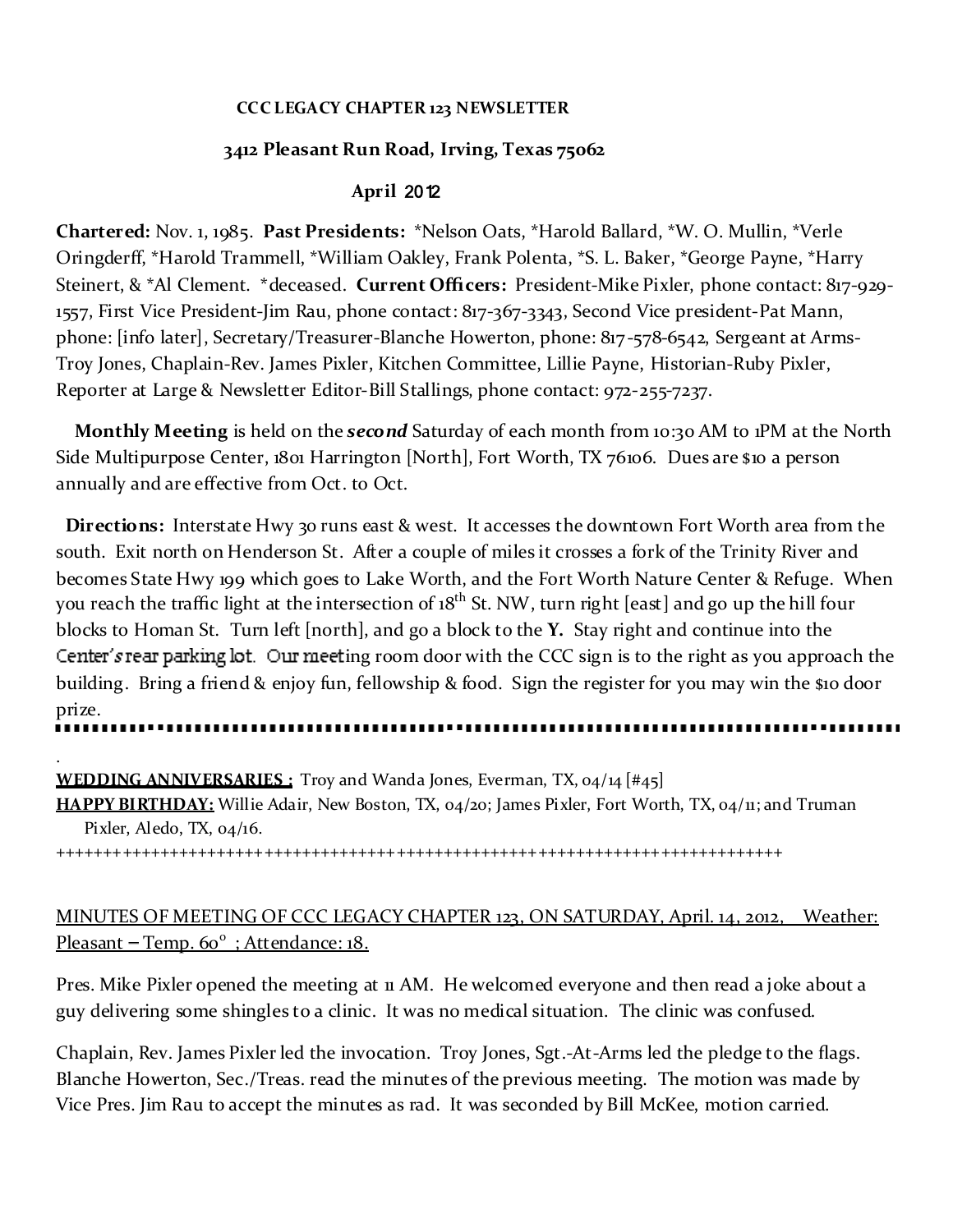Blanche then gave the financial report. Tony Rodriguez made a motion that the report be accepted as read. It was seconded by Troy Jones, motion carried.

Pres. Pixler and Bill Stallings, newsletter editor, gave a report on phone calls to members which they had made. The group sang happy birthday to Chaplain Pixler and happy anniversary to Troy Jones and his bride of 45 years, Wanda. Congratulations.

VP Jim Rau gave a report on the Fort Worth Nature Center & Refuge. He had received word from Suzanne Tuttle, the director of the center, that she had been given a donation with the stipulation that it be used for restoration of the CCC structures. What amazing news!

Discussion was made concerning next month's meeting and our booth at the Nature Center. We will meet at the Community Building at 11:00 AM, eat lunch, go to the Nature Center for tour and work booth at "Buffalo Boogie." A ride will be provided from and back to Comm. Bldg.

Merle Timblin had a lovely trip to Arizona. He told us about the trip and more will follow I'm sure. We always enjoy hearing his stories.

Richard Crooks told us about an experience he had in the service. VP Jim Rau passed the donation can. The drawings were held for the \$10 door prize. Jim Rau donated the money back to the chapter.

Chaplain Pixler blessed the food. Troy Jones made a motion to adjourn, seconded by Merle Timblin, motion carried. The Kitchen Committee served a very delicious meal. Thanks ladies for all of your help.

> Respectfully Submitted, Blanche Howerton, Sec./Treas.

# **THE PRESIDENT'S CORNER**

### **The Sub ject for This Corner is: Loyalty**

Or did you get the part of we may need to be grooming a new president [for CCC Legacy National]? You spend your life; or at least a large portion of it, working with, arranging, meeting, fixing, and all the rest of the " $\rm ING$ " you can think of for a subject, people, family, friends, and organizations and then it happens. Someone questions your loyalty towards the very subject you have worked with for a really long time.

I felt, at first, maybe it's me. Nope, it wasn't me. Tried to explain why something happened, but they could only see the little bit in front of them. I know this perhaps does not make sense to many of you, but for the few who understand; I only asked to be heard, without interruption, to guide you through the big picture. Regardless of what you may think, the world does not revolve around you. You're just a part of it. For someone who has served his country, volunteered in the community, sacrificed family to serve various organizations, follow the ones who needed following, led the ones who needed to be led, learned more about subjects than I really wanted to, and then my loyalty to be brought to question. Really???? Really?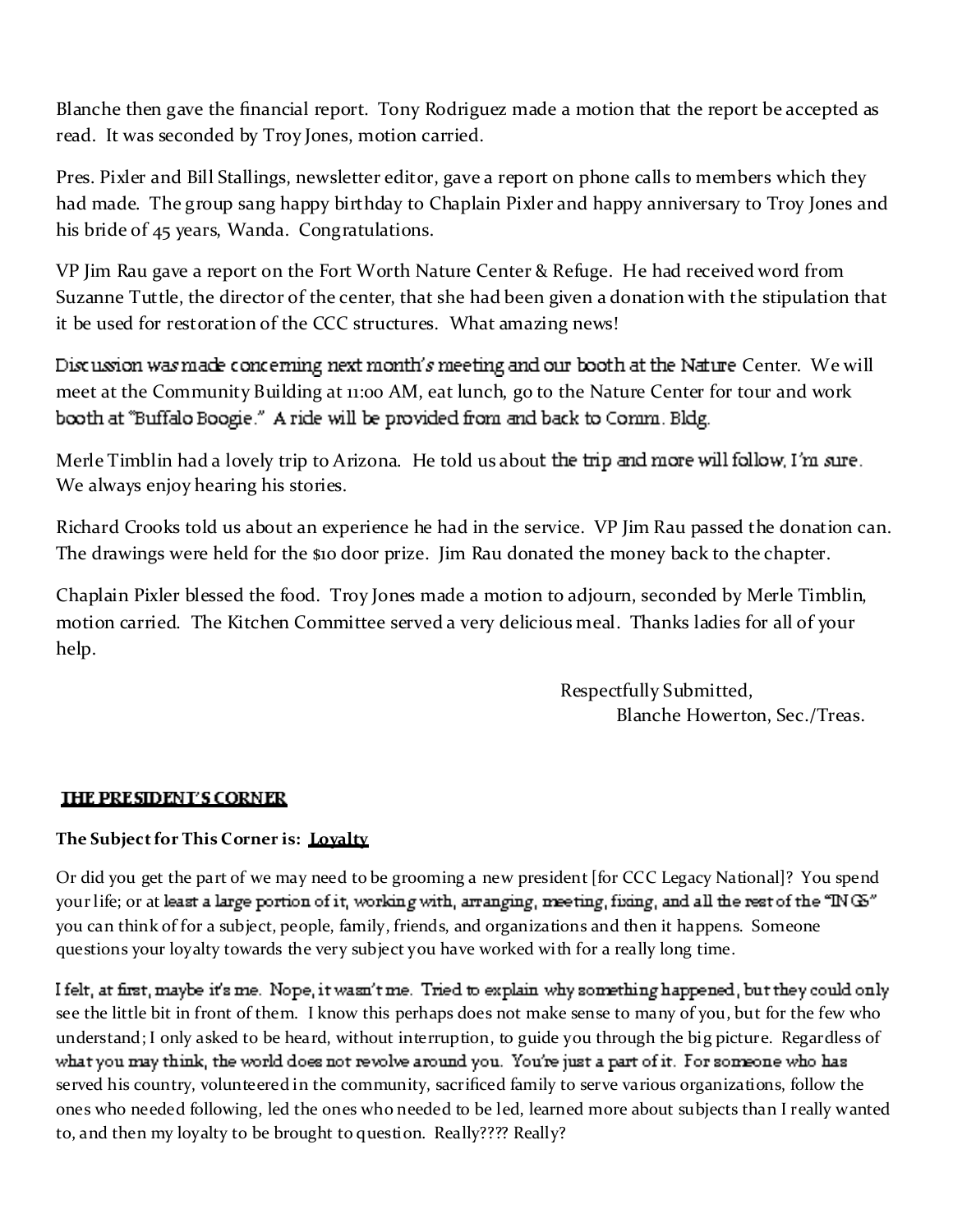I feel you may need to back up just a bit and think about what was said and how it was said. I think perhaps you are mistaken. So what does this have to do with grooming a new president? Not much. Perhaps it has more to do with it than you think. In the number of years our current president has led the CCC Legacy through the difficult time of the merger, through the time of initial organizing, forward to today and the future. Thank you to the workers in the office. Hey, wait a minute; that was her too. The next president has some big shoes to fill. Don't ever think that the loyalty is not there. Take a look at this article again, look at the subjects covered. There are many not listed. Maybe it will be made clear for all who attend the May meeting of CCC Chapter 123, first at the Multipurpose Center, at 11:00 AM, for a quick lunch, then load and head for the FNC&R for the 2012 "Buffalo Boogie" at 1:00 PM. Hope to see you there.

No, I did not forget. THANK YOU JOAN for all that you do.

# Mike Pixler, President, CCC Legacy Chapter 123

### **Report on Lillie Payne**

A few weeks ago Jack Bragg told us that Lillie Payne was in the hospital. We visited with her there at the Denton Regional Medical Center which is just south of the city on I35E. Her diabetes has caused her to lose most of the use of her legs. We had a good visit with her, and she was in good spirits. However, a few days ago when we asked Jack how she was, he said that he had lost contact with her. We called the Denton Regional Medical Center and were told that she was released from there on the  $18<sup>th</sup>$ . We think she was transferred to another hospital or nursing facility in Denton, but have no info as to which one. If anyone knows a contact please let us know.

# **A Thoughtful Poem and a Note from Jack**

### SPARK OF LIFE

The first breath with an Ahh It is the spark of life they saw All the people struck with awe Something you could not draw.

Creation must have that spark Without it a lifeless dark Religion plays a major part For millions a place to start.

All living things have this It is divine bliss Simply a creators kiss Something you don't want to miss.

Old age does not change anything A new life the bells will ring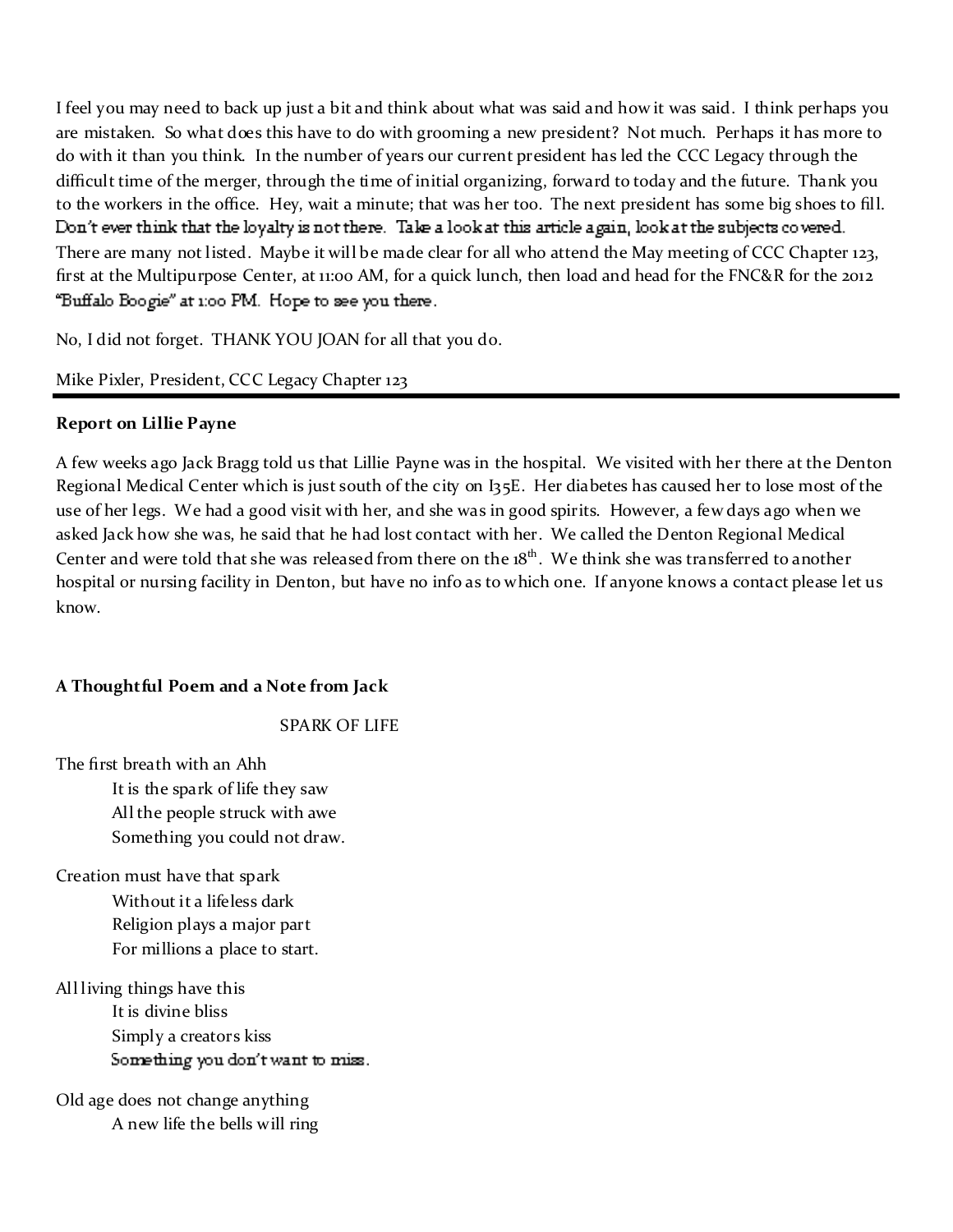For the new one they will cling The old folks will sing.

#### Jack Bragg

P.S. Sorry I have not been to the meetings – missed seeing you all. I have not heard comments. Hope the poems are enjoyable. See you when able.

#### ++++++++++++++++++++++++++++++++++++++++++++++++++++++++++++++++++++++++++++++++++++++++

### **The Latest News on Our May 12 Meeting and Tour of the Fort Worth Nature Center & Refuge**

As talked of in our last meeting, we will meet at 11:00 AM at our regular place, The North Side Center, and have our potluck dinner at that time. **Now for the slight change in plans:** At about 12:30 PM we will adjourn to the parking lot and now board a small 24 passenger mini-bus with a driver that will take us out to Lake Worth and The Nature Center. We now will **not** have to car pool or play follow-the-leader to get there. The plan is that we will visit the CCC built area at Broadview Park, then continue on to the Hardwicke Visitor Center [and with luck we may get to see the Bison Herd along the way], and then take a leisurely tour of the rest of the park. There will be numerous places for bathroom breaks along the way. Hopefully the spring flowers will be at a peak then. Our bus will then bring us back to the North Side Center about 4:30 PM or so.

\_\_\_\_\_\_\_\_\_\_\_\_\_\_\_\_\_\_\_\_\_\_\_\_\_\_\_\_\_\_\_\_\_\_\_\_\_\_\_\_\_\_\_\_\_\_\_\_\_\_\_\_\_\_\_\_\_\_\_\_\_\_\_\_\_\_\_\_\_\_\_\_\_\_\_\_\_\_\_\_\_\_\_\_\_\_\_\_\_\_\_\_\_\_\_\_\_\_

#### **Houston, Texas and the Story of the Heavy Cruiser USS Houston**

We were in Houston this last March and saw an article in the Mar. 1 issue of the Houston Chronicle entitled, "Survivors Mark  $\tau$ <sup>th</sup> Anniversary of USS Houston's Sinking." The article went on to tell of the sinking of the USS Houston by the Japanese on the night of Mar. 1-2, 1942, in the Battle of Sunda Strait off the coast of Java in the South Pacific. Two men that survived that event, Howard Brooks and David Flynn, were in Houston for this occasion as representatives of only 15 remaining survivors left of the USS Houston CA-30 Survivors Association. They told of the ship being down to one gun firing, the ship listing and ablaze, when they heard the chilling order over the public address system: "Hear this: All hands abandon ship!" Flynn said," You sort of froze for a second." Brooks added: "We knew it was the end." Both men jumped into a bloody and burning sea, and swam for their lives. They were picked up by the Japanese and spent the next  $3\frac{1}{2}$  years as POWs. Brooks was among those forced to build the infamous Burma Railway. The story of the sinking of the *H ouston* and what happened to the men were one of the mysteries of the war - unknown until the war's end.

The City of Houston and the ship had an unusually close relationship going back before the war. The ship made two well publicized visits to the city, and when news of the loss of the ship reached the city, a mass out-pouring of patriotism caused citizens to pledge enough funds to build a replacement cruiser and an escort aircraft carrier. Locally, one thousand recruits volunteered to replace the lost crew of the Houston. An aside here: one of our members and a "Boy," William 'Bull' Ellis of Edna, Texas, was one of those volunteers. The Navy wound up assigning Bull to a sub chaser instead.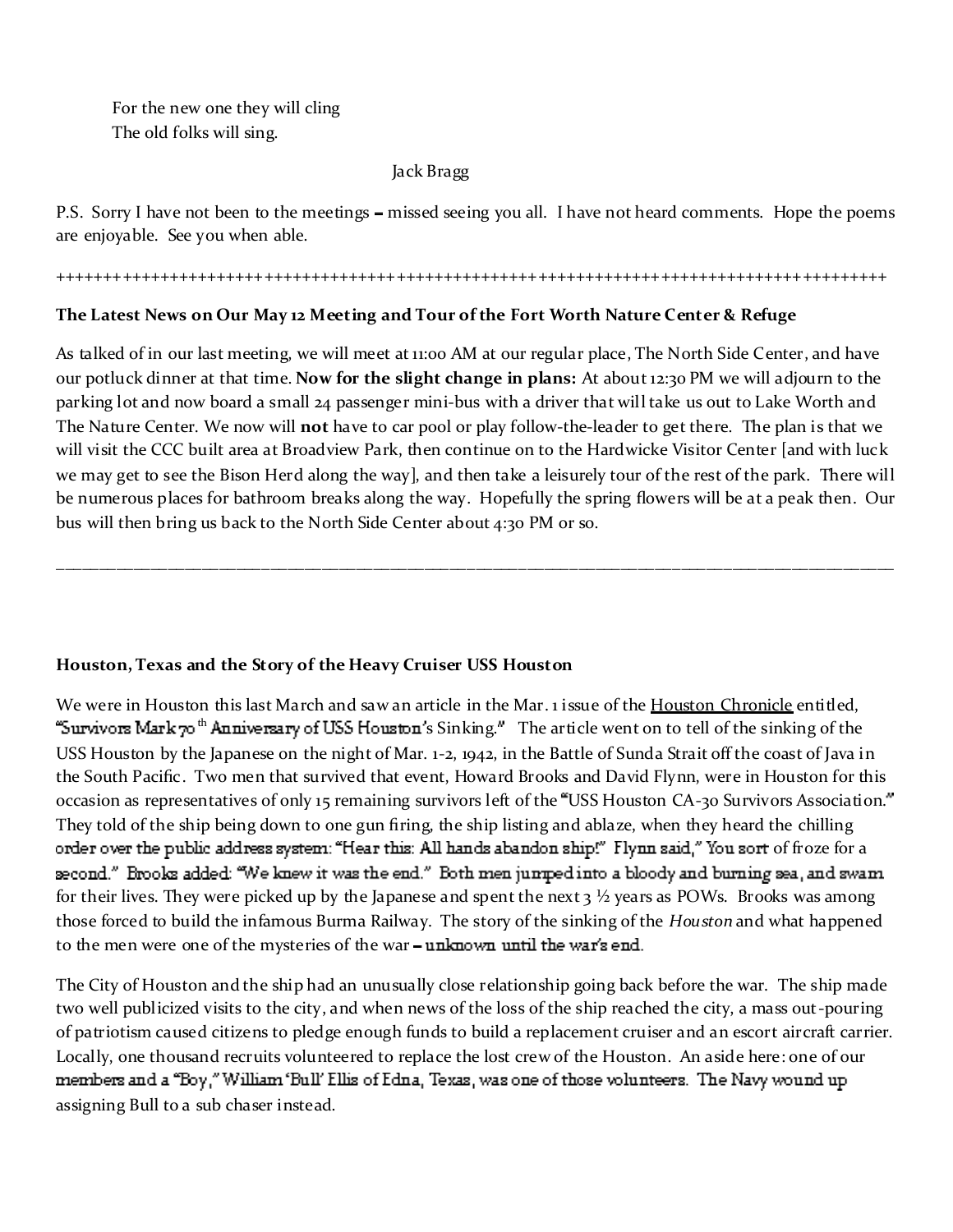The story of the *Houston* is much more than it's tragic end though. It was one of the proudest ships in the U.S. Navy, and the men who served on her felt themselves very lucky. For the rest of the story we use material from the book: "The Last Battle Station - The Story of the USS Houston," by Duane Schultz, published by St. Martin's Press, New York, in 1985, and a good read.

The men of the *Houston* joined the Navy or Marines for many reasons: to beat the idea of a coming draft, to escape a life of chopping cotton, or from seeing friends home on leave in their sharp uniforms and stories of girls in every port. One man, Otto Schwartz, talked of having no money and with holes in his shoes. He had joined the Civilian Conservation Corps and was sent to California. "When I joined the CCC, I had more clothing at one time than I had ever seen in my life. Then I joined the Navy, and of course in the Navy the first thing that happened is that I walk in and they start throwing all kinds of clothing at me....And then to get paid in addition was really great."

The *Houston* from time to time had one other very special "crewman" on its journeys. Between the years 1934 and 1939, President Franklin Roosevelt, a true Navy man, chose her for four separate vacation cruises. She became known as the "President's Flagship." Because of his partial paralysis, various changes to the ship, including a small electric elevator, were made to accommodate him. He liked to visit as much of the ship as he could. A launch was brought aboard, along with an experienced boatswain's mate, to support FDR's love of deep-sea fishing. Few fishermen could claim having access to a vessel with a 1000+ crew and nine 8-inch rifles. Even when it meant extra work for them, the crew was honored to have the President among them. For FDR it was a time of great relaxation; his cares slipped away, and he joked with the officers and men. When he came aboard for his third cruise in 1938, the President remarked, "It's good to be home again, Captain." The first cruise covered 11,783 miles, the second 12,000 miles. Twice the *H ouston* with FDR aboard passed through the Panama Canal. In the summer of 1939 the *H ouston* was alerted to expect the President to join them in Seattle for a fifth cruise, this time to Alaskan waters. It never happened; looming events leading up to the start of the war in Europe that September kept the President close to the White House.

\_\_\_\_\_\_\_\_\_\_\_\_\_\_\_\_\_\_\_\_\_\_\_\_\_\_\_\_\_\_\_\_\_\_\_\_\_\_\_\_\_\_\_\_\_\_\_\_\_\_\_\_\_\_\_\_\_\_\_\_\_\_\_\_\_\_\_\_\_\_\_\_\_\_\_\_\_\_\_\_\_\_\_\_\_\_\_\_\_\_\_\_\_\_\_\_\_\_

#### **We Continue our Conversation with Mr. Claude Tyler of Blossom , Texas**

In our last issue we talked with Claude of his numerous travels with the CCC between 1937 and 1940. He returned home to continue his schooling and help on the family farm until he got a special invitation.

The U.S. Army drafted him in September, 1942, and sent him to Stockton, California, for the majority of his basic training. Then for specialized training, he was sent to a school at General Motors' Oldsmobile plant in Lansing, Michigan. This plant produced weapons and ammunition as part of the war effort. Claude spent about six weeks here learning how to service and repair a number of these weapons, but mainly the .50 caliber heavy machine gun and the 20 mm cannon; all used extensively in fighter and bomber aircraft, as well as by ground units. All told he was in training for about a year when his unit boarded a troop ship on the west coast and headed for Australia. Claude says that he had always been bothered with motion sickness, so you can imagine that his time on the 18 days getting to Townsville, Australia, were not happy ones. They were only there three days when they boarded ship again and headed to Port Moresby on Papua New Guinea. Claude was now part of an eleven men team that specialized in machine gun repair. They were then flown to their duty station near an airfield in Rambo Valley, a broad swath of land with a river running through it. They were working closely with Australian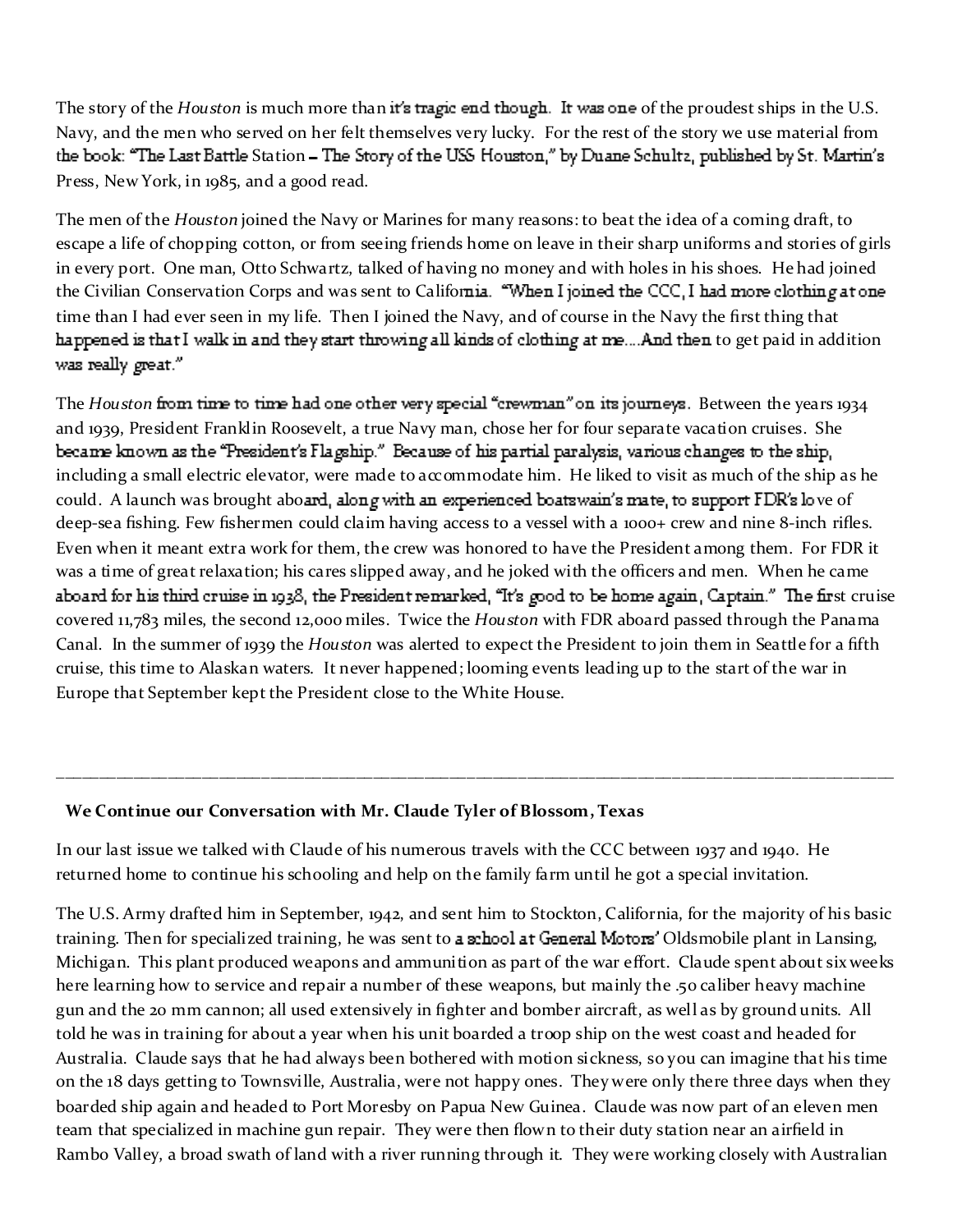soldiers now; in particular an anti-aircraft unit nearby. One thing that stands out with Claude while they were here was seeing Wolf Bats; understandably by their appearance. Their head was shaped like a wolf, and they had about a six foot wing span. Fortunately they did not bother the men because they ate mainly fruit and insects. Their unit was stationed in the valley about one year. For an example of the type of work they were doing: a .50 caliber gun barrel came through their shop that had gotten so hot by continuous firing, that it bent and the rounds went out through the side of the barrel!

Claude did get to go back to Australia once on a ten day leave. He enjoyed being among the Australians and listening to their way with the English language, but it took some doing for him to get used to eating mutton most of the time. He says that now they raise a lot of beef, but at that time, there were sheep everywhere.

Back on New Guinea Claude and his team began following the Army's island hopping advance up towards the Philippines and beyond. Their first stop was via a convoy of LSTs [short for Landing Ship Tank] and LSMs to Biak Island off the far northwest coast of New Guinea. The island had recently been wrested from the Japanese, and they were still trying to retake it. Claude and his group were set up near the airfield there, and they spent some time in foxholes when Japanese planes came over to bomb the runways. They were on Biak two to three months, and then headed for the Philippines. They had six 4-wheel drive trucks to take with them, so they had to be cut in two so they could fit in the side cargo doors of transport planes. On arrival they would then be welded back together.

They landed on Luzon at Lingayen Gulf in the Philippines, and immediately set up shop there. The Filipinos were glad to see the return of the Americans, and when Claude mentioned to them that he was from Texas, they thought all Texans were rich ranchers! One particular group of "customers" was the Filipino and American Guerillas that had been fighting the Japanese for about two years. Their favorite weapons were the .50 caliber machine gun and the .45 caliber pistol. Claude got a two-day pass to visit Manila and he got to see the destruction there. It was about this time that he got Dengue Fever. This disease is transmitted by mosquito bites, and is bad stuff. With doctors help, he did recover. Malaria was another mosquito borne illness that was prevalent, but Claude took his antibrine tablets regularly and thus avoided that.

From the Philippines, Claude's unit was sent to the Island of Okinawa. They landed  $D + 4$  which was four days after the initial invasion, and he was there for two months when he became ill again. He was sent back to a hospital in Manila to try to find out what he had. Finally the doctors determined that he had metal poisoning which he got from working and heating brass and Australian coins to make jewelry. He had been doing this in his off duty times. While in the hospital there, Claude went through an earthquake and a typhoon. One day while Claude was in recovery, a colonel came and asked him if he would like to go home or return to Okinawa. Claude was almost speechless when he asked, "Sir, do you mean I have a Choice?" Yes, he was told, and I think we can figure out his answer to that tough question!

Soon Claude was on board a Canadian hospital ship headed for Tacoma, Washington. While aboard, he became acquainted with one of the head nurses and he did some work for her. She in turn gave him pills to avoid seasickness, and he did just that the entire trip. He arrived back in the States in December of 1945, took a troop train to San Antonio and was discharged Jan. 20, 1946, and was married on Feb. 3. He and his wife had two daughters and were married for 55 years until she passed away 10 years ago. Claude lives with his daughter, Anna and her husband. Claude, now 91, gave up farming some time back, but he still runs cattle on his 160 acres. Not long ago he was attending a CCC reunion at Linden, Texas, where he met Ken Burns. One thing led to another, and Ken asked Claude to meet with him and his film crew at Albuquerque, New Mexico, where they would be